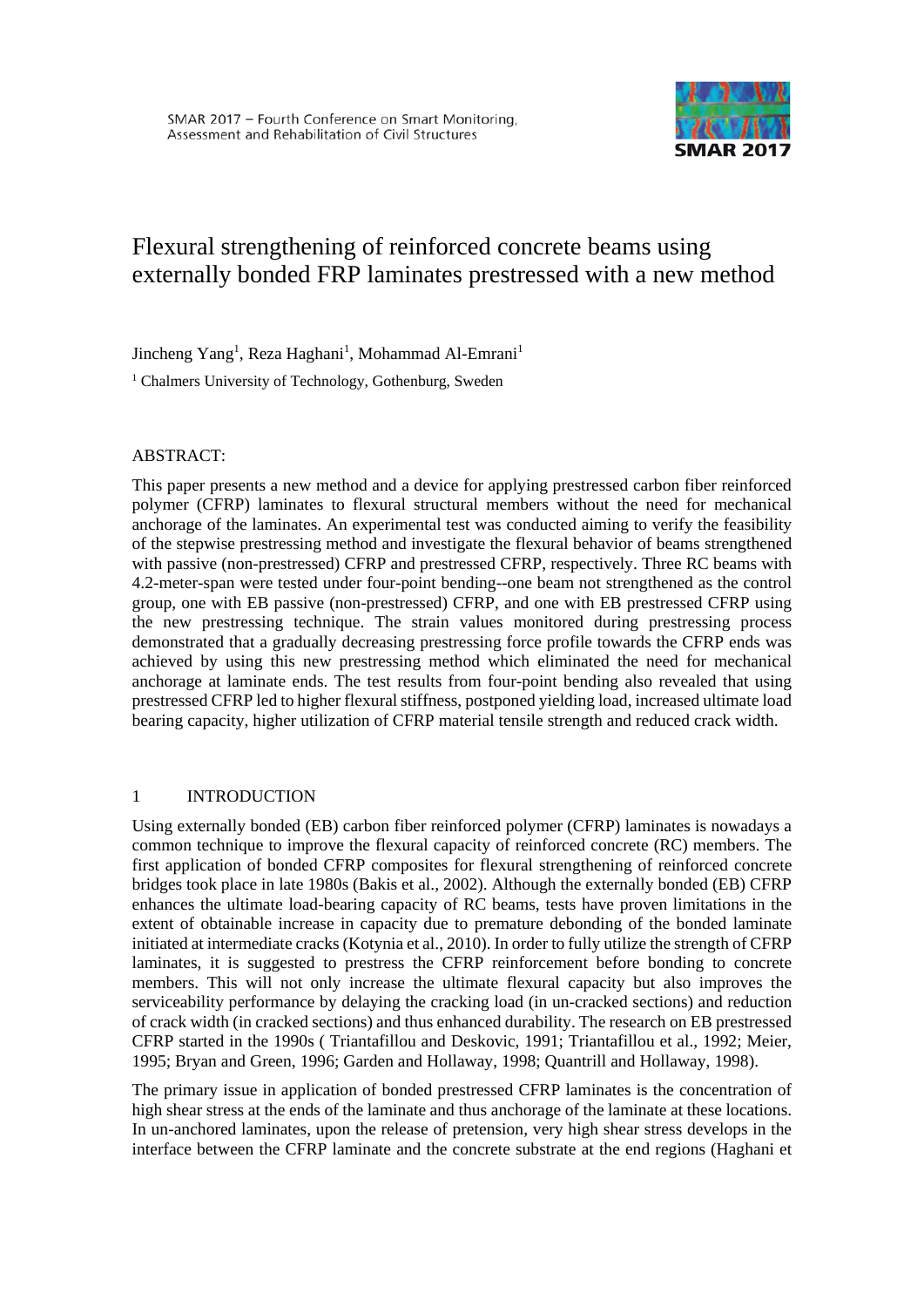

al., 2009), which leads to immediate failure of concrete substrate and thus debonding of the CFRP laminate. Without end anchors, the CFRP laminates may debond from the concrete substrate already at prestressing levels as low as of 5% of the ultimate strength of CFRP (Meier, 1995). However, to observe considerable effect of prestressing on the behavior of the strengthened member, researchers have suggested to apply a prestressing level of approximately 50% of the ultimate strength of the composite laminate (Garden and Hollaway, 1998). To overcome the anchorage problem, metallic end anchorages were required to prevent laminate debonding from RC members (Kim et al., 2008). The most commonly used mechanical anchor system is composed of two steel plates that installed on the concrete with help of bolt fasteners which clamp the CFRP laminate before the prestressing force is released. Since the anchors are made of steel material, it would introduce corrosion risk during the service life of the system, especially regarding galvanic corrosion. To resolve the problem, non-metallic anchors could be used. Such anchors have been studied by, for example, (Kim et al., 2008). However, non-metallic anchors have not yet been commercialized and are not available on market.

The idea of gradient prestressing was first introduced by (Stöcklin and Meier, 2001; Meier and Stöcklin, 2006). Gradient prestressing is based on gradual releasing of the prestressing force in the strengthening FRP laminate in several steps aided by a fast curing device. Reducing the gradient of the axial prestressing force in the FRP laminate would result in reduction of interfacial stresses. In this manner, the magnitude of the interfacial stresses could be manipulated so that they could be tolerated by the concrete substrate. Even though this method eliminates the need for mechanical anchors and therefore many complications related to using such anchors, it is very complicated itself and involves use of sophisticated computer controlled systems to make the curing and gradual force release possible.

To overcome the problem, a stepwise prestressing method and a device based on it was introduced by (Haghani et al., 2015). The device was composed of a simple mechanism including several aluminum tabs interconnected with series of springs (steel bars). The tabs would be connected to the strengthening FRP laminates through a medium (a GFRP plate) as illustrated in [Figure 3.](#page-3-0) The novel prestressing device would introduce a varying pretension levels in the laminate in one go with a reducing trend towards the ends of the laminate. Using this method, it is easily possible to manipulate the gradient of the prestressing force in the composite laminate by changing the number of steps. After curing of the adhesive and removal of the prestressing device (aluminum tabs and steel bars), the prestressing force in CFRP would be transferred to concrete through cued adhesive layer. Since the application of this prestressing method eliminates the concentration of shear stress near the CFRP laminate ends, the conventional anchorage would no longer be required.

This paper aims to investigate the feasibility and efficiency of the newly developed stepwise prestressing method used for EB CFRP strengthening. Experimental tests on concrete beams strengthened with prestressed and passive CFRP laminates were performed and the results were compared.

# 2 EXPERIMENTAL TESTS

## *2.1 Test specimens and set-up*

Three identical reinforced concrete (RC) beams were tested under four-pointed bending. The dimensions of RC beams were  $4500 \times 200 \times 300$  (Length  $\times$  Width  $\times$  Height, unit: mm). Two steel bars of 16-mm-diameter were placed in compression and tension sides. The transversal stirrups had diameter of 10 mm and were placed at spacing of 75 mm. The average yielding strength of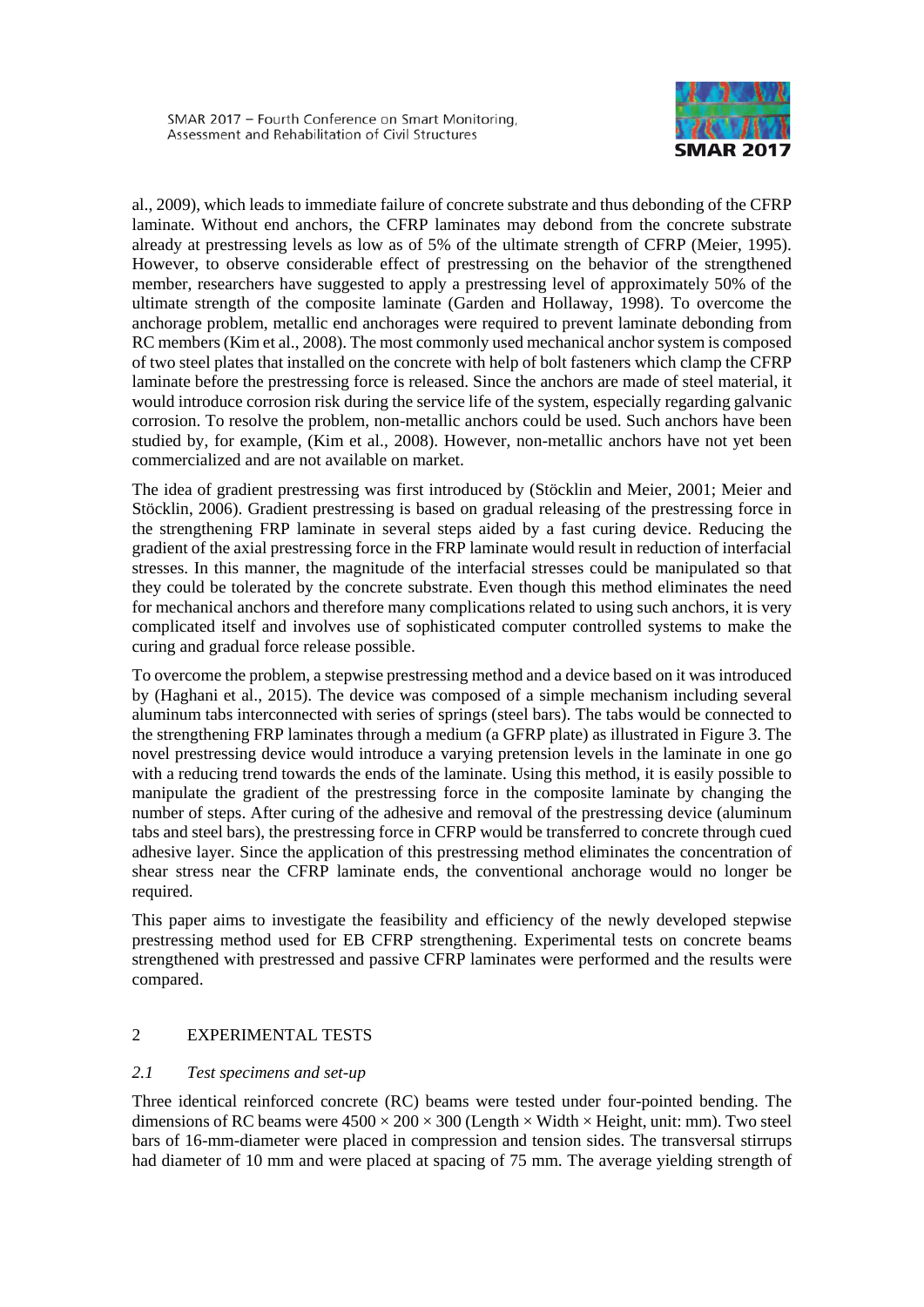

internal reinforcement was 560 MPa. Concrete of strength class C30/37 was used to cast the beams. The specimens' geometry and test set-up is shown in [Figure 1.](#page-2-0)



<span id="page-2-0"></span>Figure 1. Beam specimens under four-point bending test

The first beam—B1—was not strengthened and used as control specimen. The second beam— B2—was strengthened with one externally bonded passive (non-prestressed) CFRP laminate. The CFRP laminate was 3.8-meter-long with cross-section of  $80 \times 1.4$  (Width  $\times$  Thickness, unit: mm). In the third beam, B3, the CFRP laminate was prestressed using the new stepwise prestressing method. The same CFRP plate (StoFRP IM 80 C) was used in specimen B2 and B3. The average modulus of elasticity in tension and ultimate tensile strength were 210 GPa and 3300 MPa, respectively. The prestressing force in CFRP laminate in specimen B3 was 80 kN, equivalent to 22 percent of ultimate tensile strength of CFRP laminate. The specimens were tested under fourpoint bending in displacement-control manner. The monotonic load was applied at speed of 1 mm per minute. The distance between two hydraulic cylinders was 1300 mm. The beam specimens were equipped with measurement devices and monitored during the test. Monitoring devices included strain gauges and linear variable differential transducers (LVDT). Three LVDTs were located at the midspan and the center of each support in order to get the net midspan deflection during loading (see [Figure 1\)](#page-2-0). Two strain gauges were installed on two internal reinforcement bars on the tension side of all the specimens. On the CFRP laminate bonded to specimen B2, seven strain gauges were used at distances of 5 mm, 55 mm, 155 mm, 1900 mm, 3645 mm, 3745 mm, and 3795 mm away from one end. On the CFRP laminate in specimen B3, nineteen strain gauges were installed as illustrated in [Figure 2.](#page-2-1) This arrangement was used to capture the axial force distribution in the CFRP laminate.



<span id="page-2-1"></span>Figure 2. Placement of strain gauges installed on CFRP laminate in Specimen B3

## *2.2 Prestressing technique*

As mentioned before, the laminate in beam B3 was prestressed using a new technique described in (Haghani et al., 2015). Different from the conventional method that results in constant axial force in CFRP along the full length, in the stepwise prestressing method a prestressing device [\(Figure 3\)](#page-3-0) was used to apply the pretension force. The total prestressing force in the stepwise prestressing device is distributed to CFRP laminate with the help of a sequence of aluminum tabs connected by a series of springs (steel bars with varying diameters). The tabs are connected to CFRP laminate via a GFRP plate as medium. When the prestressing force is applied, the force transferred from the prestressing device to the CFRP plate is dependent on the ratio of crosssectional stiffness between the CFRP and springs (steel bars). Considering the increasing diameter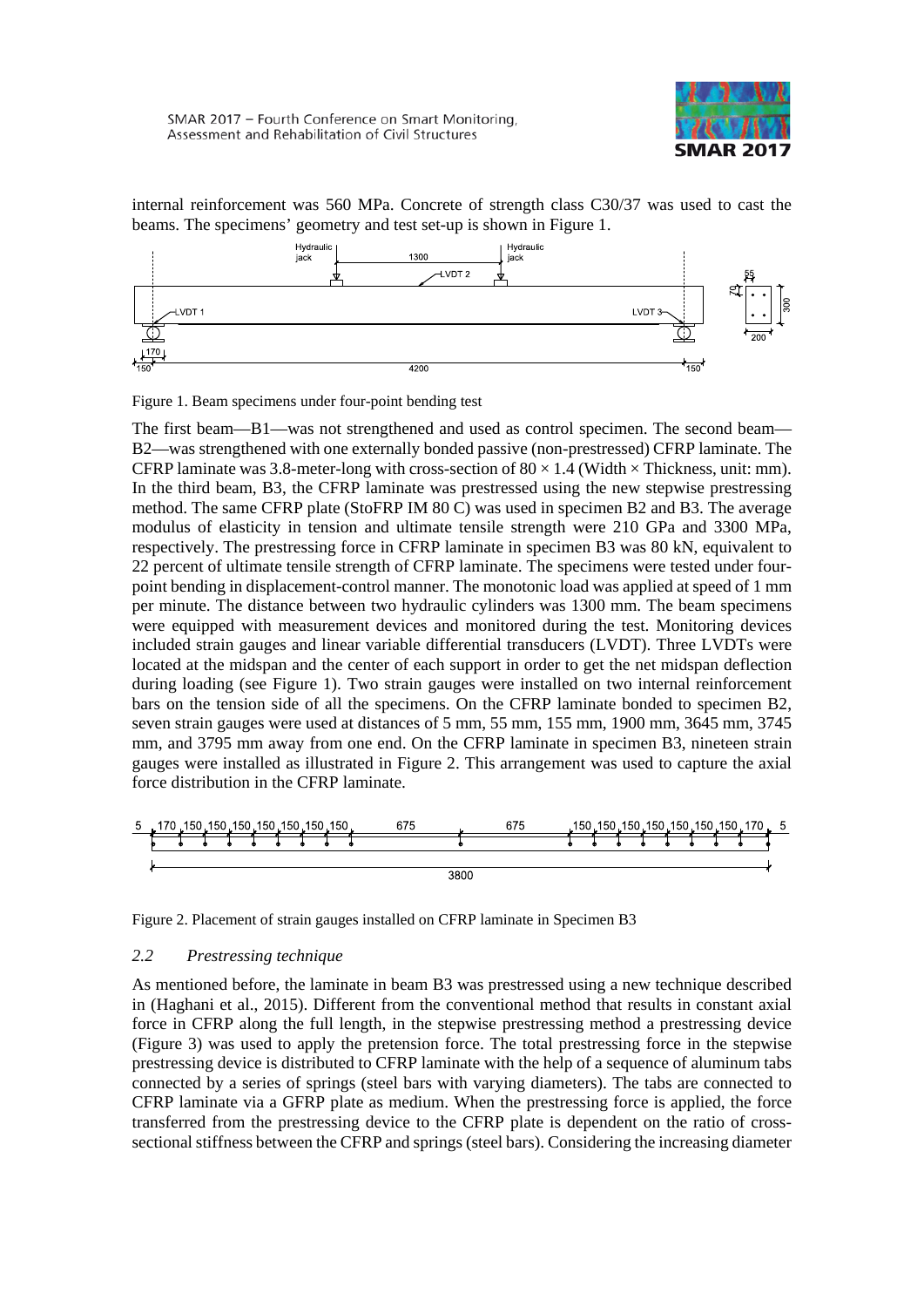

of steel bars towards the CFRP ends, the prestressing force transferred to the CFRP exhibits a gradually decreasing profile of prestressing force towards the CFRP ends.

The device used in this study consisted of eight aluminum tabs (nodes), which were interconnected by steel bars (springs) with certain diameters. To connect the prestressing device to CFRP, a 10-mm-thick GFRP plate was used as a medium. The GFRP plate was manufactured with embedded nuts enabling a simple connection to tabs via using standard M6 bolts. The GFRP plate was firstly bonded to CFRP laminate using an epoxy adhesive.



<span id="page-3-0"></span>Figure 3. Applying prestressing force to CFRP laminate using the new technique

The bottom surface of the strengthened concrete beams was grinded to obtain a coarse surface and cleaned from dust before CFRP bonding. After applying the structural epoxy adhesive between the CFRP laminate and concrete substrate, the prestressing force was introduced to the device using a hydraulic jack. The prestressing device was maintained for 24 hours to assure that the epoxy reaches enough strength to transfer the interfacial stresses to concrete beam. The prestressing force was then released and the prestressing device was removed. Upon the release of the prestressing force, shear stress was developed along the bond line, of the magnitude of which is directly related to the gradient of the axial pretension force in CFRP (Al-Emrani and Kliger, 2006; Haghani et al., 2009). Previous numerical and experimental studies proved that it was possible to reduce the shear and peeling stresses in the bond line below 1.0 and 0.2 MPa, respectively, given a prestressing force of 80 kN distributed over eight steps and hence eliminating the need for mechanical anchorage systems at CFRP ends.

# 3 TEST RESULTS AND ANALYSIS

## *3.1 Strain distribution in the CFRP during prestressing*

As discussed before the level of prestressing force in the CFRP laminate within the "anchorage length" is expected to gradually reduce towards the ends of the CFRP laminate. To verify this, the strains in CFRP between sequent tabs were monitored versus the total prestressing force. This was done through readings from 19 strain gauges placed along the CFRP laminate [\(Figure 2\)](#page-2-1). [Figure 4](#page-4-0) shows the measured strain values in the CFRP laminate under different prestressing forces up to 80 kN. Given a certain prestressing force, it was clear to identify that in the middle section of CFRP the strain reached the highest level, while the strain started decreasing gradually towards the CFRP laminate ends within the "anchorage length". The results prove that a gradual force profile along the anchorage length can be achieved using stepwise prestressing device.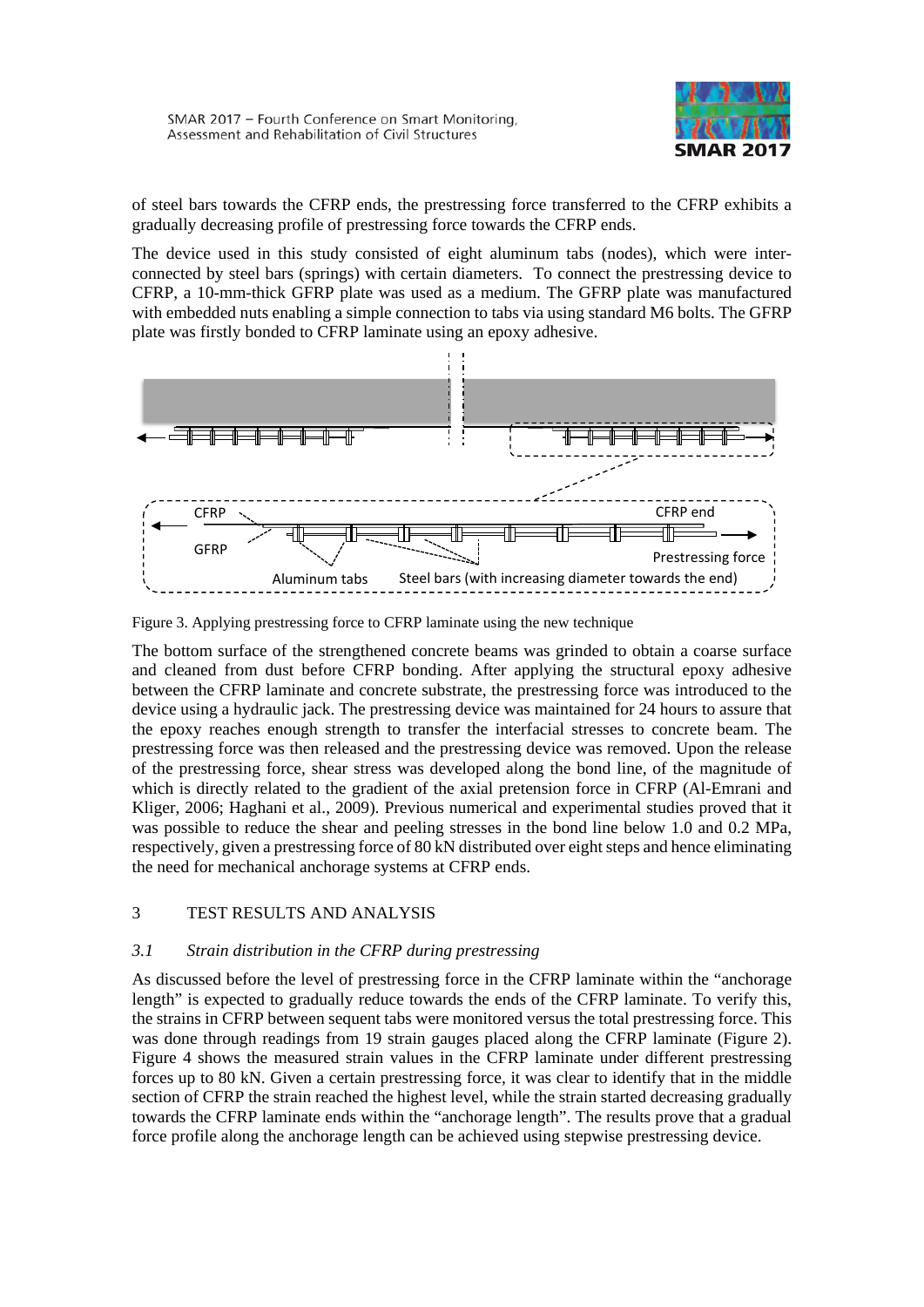

[Figure 5](#page-4-1) showed the evaluated interfacial shear stress that could developed between CFRP laminate and concrete beam once upon the removal of prestressing force after the adhesive bond was cured. Contributing to the gradually decreasing prestressing force in CFRP within the anchorage length, the maximum shear stress developed along the bond line was less than 1.5 MPa when the prestressing force of 80 kN is released



<span id="page-4-0"></span>



<span id="page-4-1"></span>Figure 5. Interfacial shear stress between CFRP laminate and concrete beam under prestressing force of 80 kN in specimen B3

# *3.2 Load bearing capacity*

The load bearing capacities of tested beams specimens under four-point bending test are summarized in [Table 1.](#page-5-0) It shows clearly that both the yielding capacity and ultimate capacity were increased in beam specimens B2 and B3 strengthened with EB CFRP laminates. For instance, compared with B1 the EB CFRP enhanced the ultimate load bearing capacity of B2 and B3 from 65.0 kN to 105.8 kN and 146.9 kN, which were equivalent to 93% and 167% increase, respectively.

[Figure 6](#page-5-1) shows the midspan deflection of three specimens with respect to load under four-point bending. The load-deflection curve B1 showed that the steel reinforcement in reference beam (B1) started yielding at a load (P) of 55 kN, approximately. According to the theoretical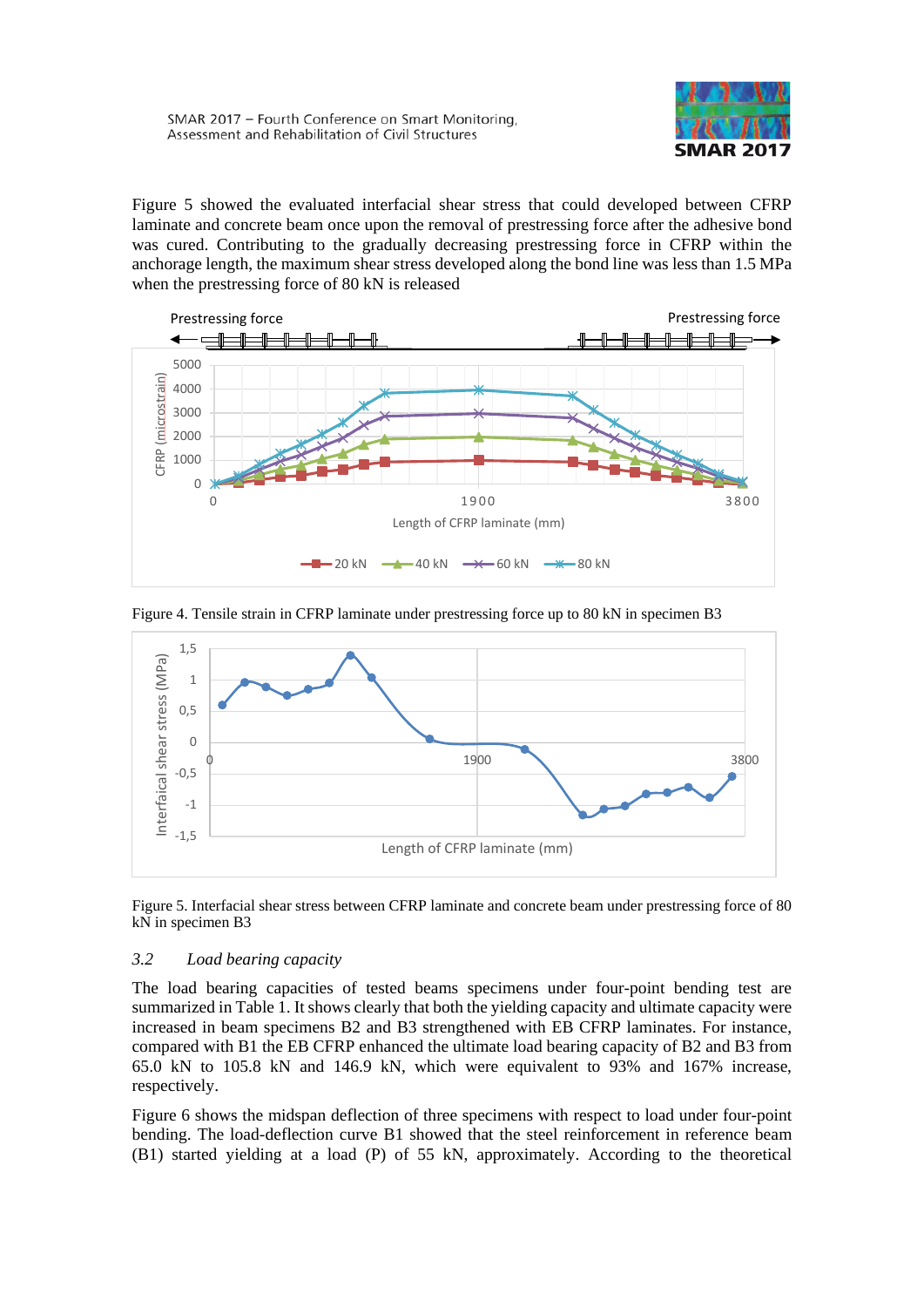

calculations, the yielding load was predicted to be 53.4 kN, which matched well with the experimental result.

| <b>Specimen</b>                                                                                              | <b>Strengthening method</b>        | Yielding $load1 (kN)$ | Ultimate $load2 (kN)$ |
|--------------------------------------------------------------------------------------------------------------|------------------------------------|-----------------------|-----------------------|
| B1                                                                                                           | Control beam with no strengthening | 55                    | 65                    |
| <b>B2</b>                                                                                                    | <b>EB</b> passive CFRP             | 79                    | 106                   |
| B3                                                                                                           | <b>EB</b> prestressed CFRP         | 104                   | 147                   |
| <sup>1</sup> Total vertical loads when the monitored average strain of steel reinforcement bars reaches 2.67 |                                    |                       |                       |
| millistrain (yielding strength 560 MPa; Young's modulus 210 GPa)                                             |                                    |                       |                       |
| 2 Movimum vertical load when specimens reached failure                                                       |                                    |                       |                       |

<span id="page-5-0"></span>Table 1. load bearing capacity of beam specimens under four-point bending test

Maximum vertical load when specimens reached failure.

The comparison between the load-deflection curves also reveals that the application of prestressed CFRP further improves the flexural stiffness compared to the beam with bonded passive CFRP. This observation can be attributed to narrower cracks in beam B3 compared to beam B2, where mechanical engagement of aggregates due to smaller crack size is more pronounced.



<span id="page-5-1"></span>



Figure 7. (a) Intermediate cracks; (b) Debonding of the laminate due to intermediate cracks in B2; (c) Rupture of the laminate in beam B3

The failure of specimen B2 was associated with the separation of the CFRP laminate due to intermediate crack introduced debonding (Figure 7). The maximum longitudinal strain built up in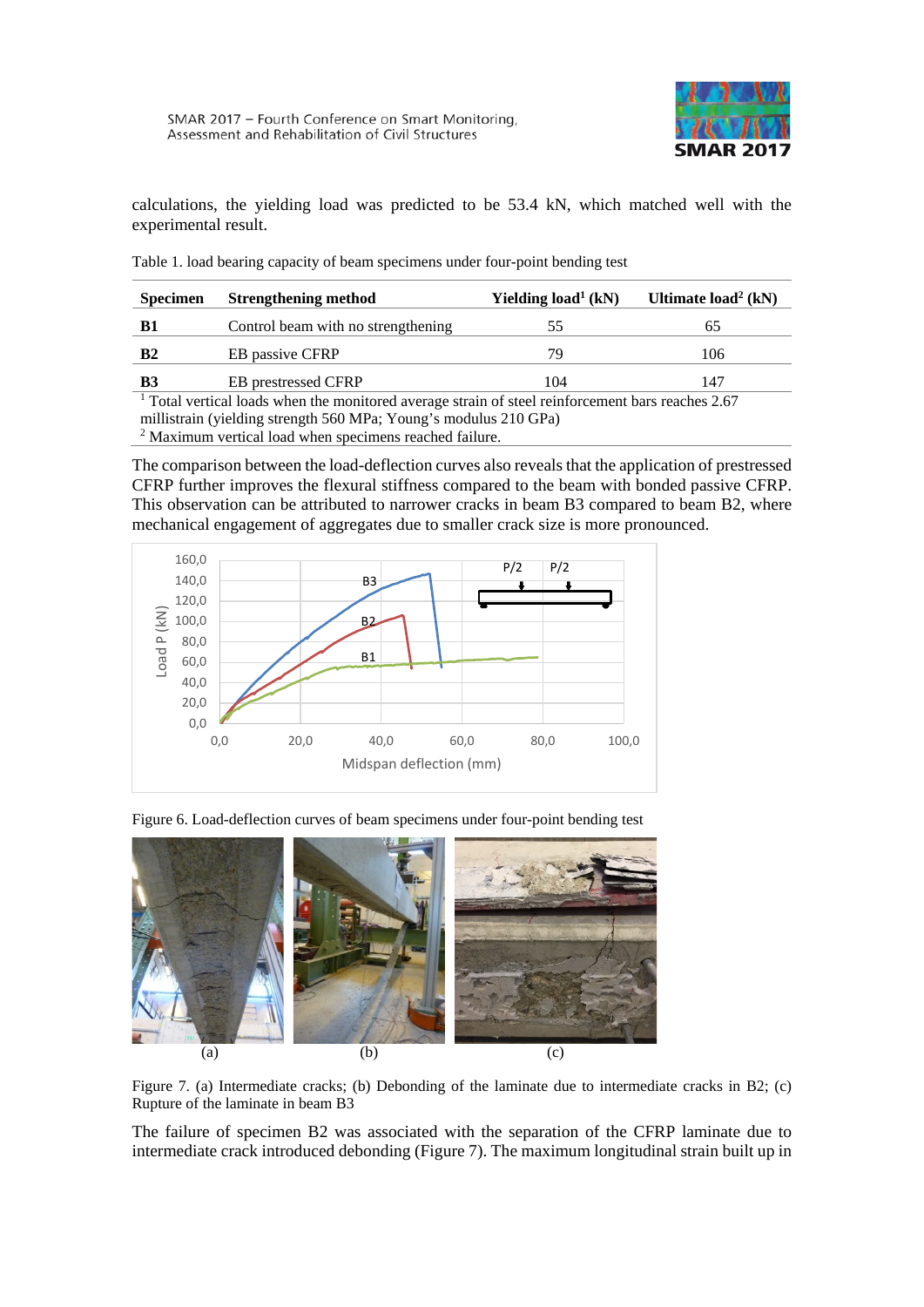

CFRP laminate at mid-span was 4.97 millistrain, corresponding to the utilization ratio 32 % with respect to tensile strength. In specimen B3 the failure mode was characterized by the rupture of CFRP laminate (Figure 7). The initial strain of CFRP at mid-span due to prestressing was 3.50 millistrain before bending test, and the maximum strain at failure was measured to be 10.29 millistrain.

# *3.3 Crack width*

The crack widths of each specimen were evaluated at load (P) levels of 15 kN, 45 kN and 70 kN, respectively. An optical microscope was used to take magnified photos of cracks occurred at certain load levels. The magnitude of cracks' width was obtained from the embedded software, which multiplies the pixels' number of a crack on picture by the current magnification factor (mm/pixel). [Figure 8](#page-6-0) shows the average width of cracks that occurred within the 1.3-meter-long section in the middle part of the RC beams—the region with constant bending moment under four-point bending. In specimen B3 the average crack width at 70 kN was 0.145 mm, which was even less than the average crack width in B1 and B2 loaded at 15 kN.



<span id="page-6-0"></span>Figure 8. Average value of crack width in the 1.3-meter-long middle section (under constant bending moment) of beams at total vertical load of 15 kN, 45 kN and 70 kN

# 4 CONCLUSION

This paper aimed to investigate the feasibility and efficiency of a new stepwise prestressing method. Based on the observations from experimental study, the following conclusions could be highlighted:

- The new stepwise prestressing method and device are practical to be applied for flexural strengthening of RC beams using externally bonded (EB) CFRP laminates. A gradually decreasing prestressing force profile towards the CFRP ends was achieved in the beam specimen B3 as expected. Meanwhile, the average interfacial shear stress between CFRP and concrete was controlled below 1.5 MPa upon releasing the prestressing force equivalent to 22% of the tensile capacity of CFRP.
- Results from four-point bending test showed that externally bonded (EB) CFRP could enhance the flexural performance of RC beams in terms of yielding capacity, ultimate capacity, flexural stiffness, and crack width under bending test. Using stepwise prestressed CFRP laminate (specimen B3) could further improve the bending